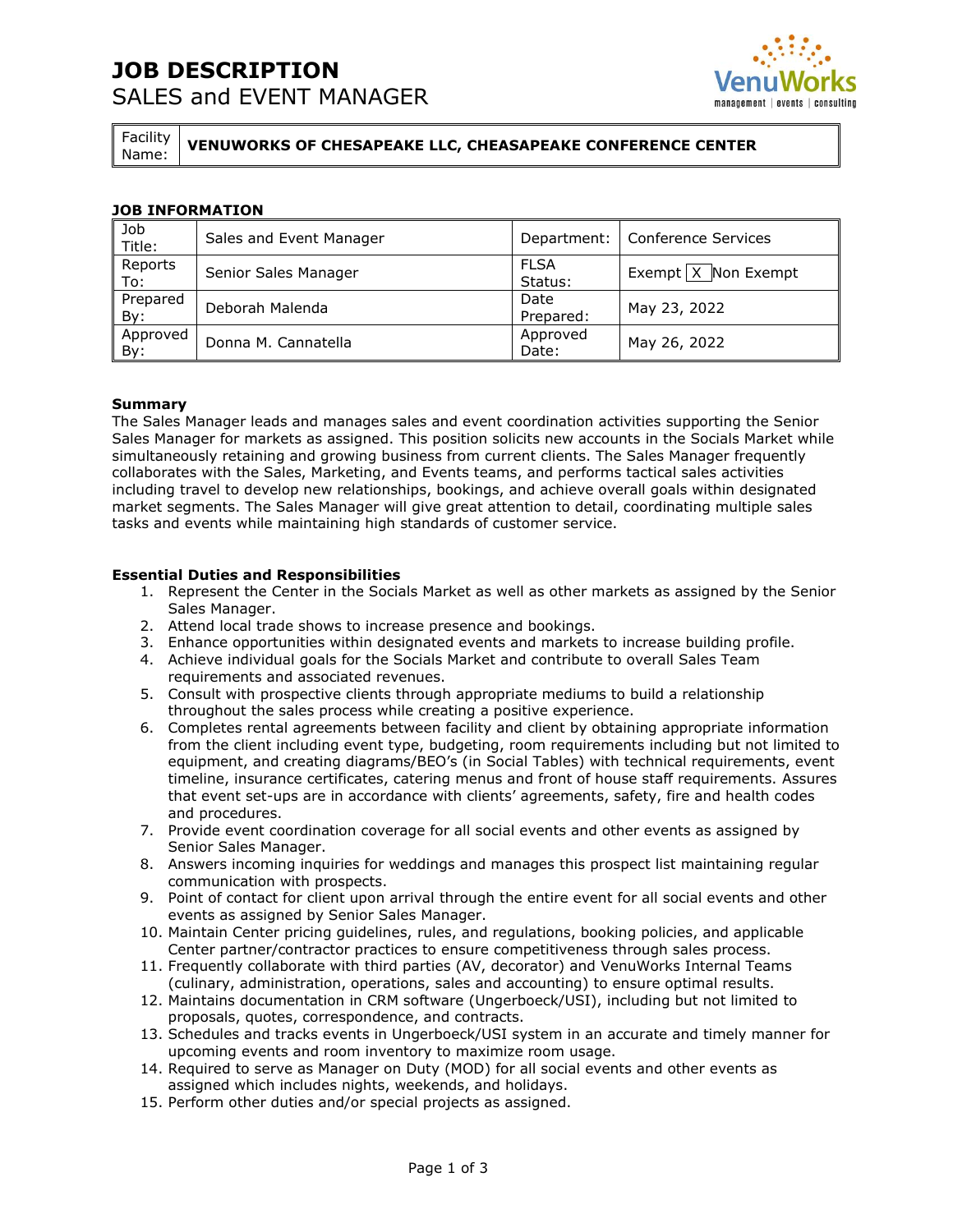## **JOB DESCRIPTION**  SALES and EVENT MANAGER



### **QUALIFICATIONS**

To perform this job successfully, an individual must be able to perform each essential duty satisfactorily. The requirements listed below are representative of the knowledge, skill, and/or ability required. Reasonable accommodations may be made to enable individuals with disabilities to perform the essential functions.

- 1. A basic knowledge of business management practices and procedures.
- 2. Ability to compile and maintain records for payroll, personnel scheduling, and event schedule.
- 3. Knowledge of procedures and requirements of the conference business to ensure good relationships with clients and patrons.
- 4. Ability to exercise sound judgment and make proper decisions in handling incidents at all types of events.

#### **EDUCATION and/or EXPERIENCE**

- 1. Bachelor's degree (B. A.) from four-year College or University in management, hospitality or business-related field is preferred.
- 2. Prefer a minimum of three (3) years' experience in hospitality/event management or related field.
- 3. Other combinations of experience and education that meet these requirements may be substituted.

#### **CERTIFICATES, LICENSES, REGISTRATIONS**

1. Applicant must possess current, valid driver's license and a current telephone number that can be accessed by building management personnel for business contact purposes

#### **LANGUAGE SKILLS** (at a minimum)

- 1. Ability to speak and understand English.
- 2. Ability to read and interpret documents such as instructions, policies and procedures.
- 3. Ability to write routine reports, business correspondence, and procedure manuals.
- 4. Ability to deal effectively and courteously with the public.
- 5. Ability to effectively present information and respond to questions from groups of managers, clients, and customers.

#### **REASONING ABILITY**

Ability to apply common sense understanding to carry out instructions furnished in written, oral, or diagram form; ability to remember previously learned material such as specifics, criteria, techniques, principles, and procedures; ability to grasp and interpret the meaning of material; ability to use learned material in new and concrete situations; ability to break down material into its component parts so that its organizational structure can be understood; ability to recognize casual relationships, discriminate between behavior mechanisms, and identify elements that are relevant to the validation of a judgment; ability to put parts together to form a new whole or proposed set of operations; ability to relate ideas and formulate hypotheses; ability to judge the value of material for a given purpose on the basis of consistency, logical accuracy, and comparison to standards; ability to appraise judgments involved in the selection of a course of action; ability to identify choices and potential outcomes, determine importance of outcomes, combine information to prioritize options and make decision based on best and most important choice.

#### **PHYSICAL DEMANDS**

The physical demands described here are representative of those that must be met by an employee to successfully perform the essential functions of this position.

- 1. While performing the duties of this job, the employee is regularly required to reach with hands and arms, talk or hear, and taste or smell.
- 2. The employee frequently is required to stand; walk; sit; and use hands to finger, handle, or feel.
- 3. The employee is occasionally required to climb or balance and stoop, kneel, crouch, or crawl.